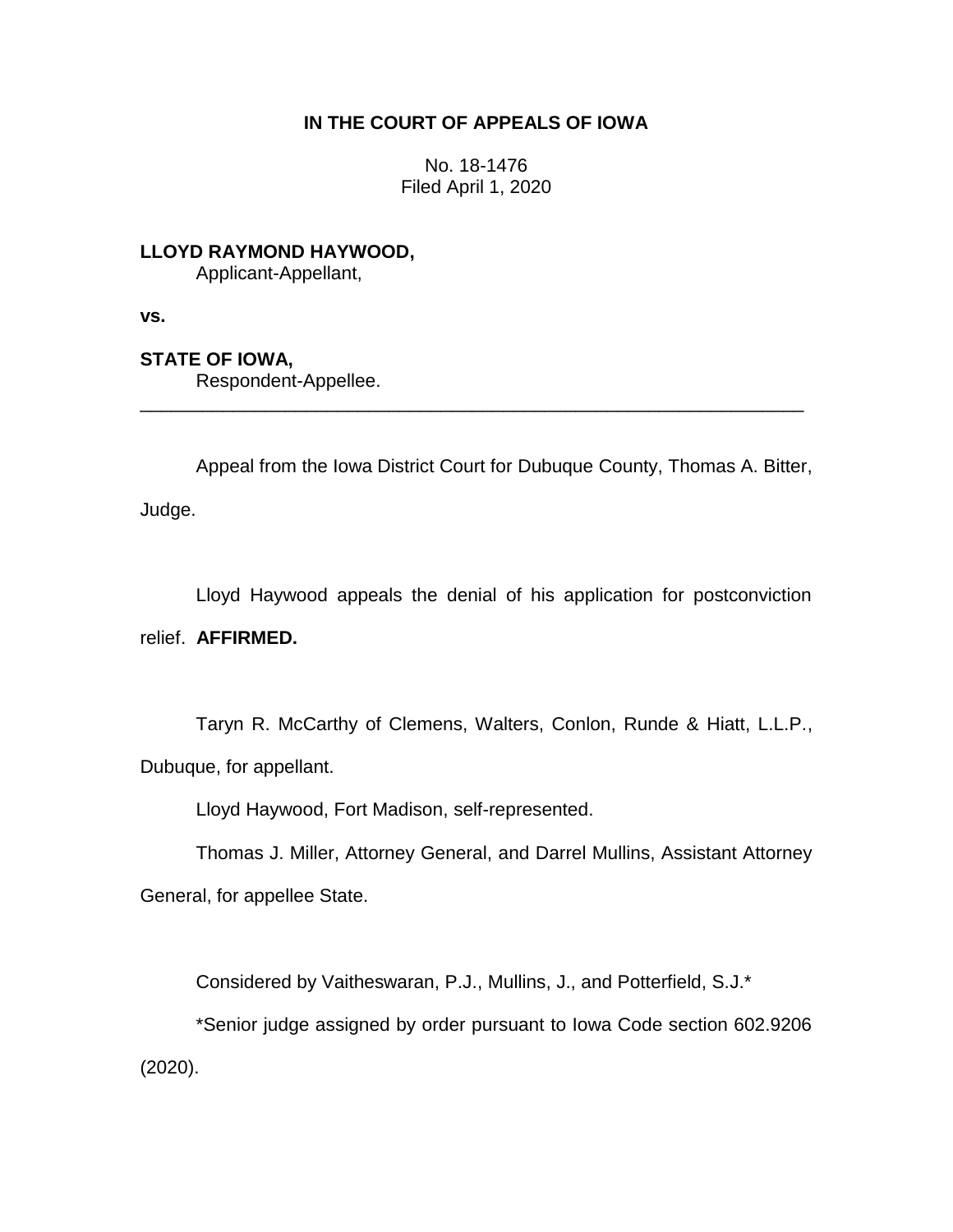#### **MULLINS, Judge.**

 $\overline{a}$ 

Lloyd Haywood appeals the denial of his application for postconviction relief (PCR). Haywood argues both attorneys who represented him in the underlying criminal matter were ineffective, the district court erred in denying his actualinnocence claim, and PCR counsel was ineffective in failing to have allegedly ineffective trial counselors testify at the PCR trial.<sup>1</sup>

# **I. Background Facts and Proceedings**

Haywood was arrested on three charges following a domestic incident with his girlfriend in June 2016. Haywood was appointed counsel during his arraignment on August 1 but filed a pro se motion for new counsel on August 9. The motion was not resisted and was granted following a hearing. On August 24, new counsel was appointed and trial preparations began. On September 15, a guilty plea memorandum was filed with Haywood's signature. A written guilty plea followed the next day, again with Haywood's signature. Another incident with Haywood's girlfriend occurred in October, resulting in a probation violation, and

<sup>&</sup>lt;sup>1</sup> Haywood filed pro se briefs that largely duplicate the claims raised through counsel. While recently enacted legislation forecloses our ability to consider pro se documents, *see* 2019 Iowa Acts ch. 140, §§ 30, 35(1) (codified at Iowa Code §§ 814.6A, 822.3A(1) (2019)), we have concluded the legislation does not apply to pro se materials filed before its effective date, July 1, 2019. *See, e.g.*, *State v. Banks*, No. 18-1337, 2020 WL 110297, at \*2 n.2 (Iowa Ct. App. Jan. 9, 2020); *Campbell v. State*, No. 18-1052, 2020 WL 105086, at \*1 n.1 (Iowa Ct. App. Jan. 9, 2020); *State v. Banks*, No. 18-0721, 2020 WL 105078, at \*1 n.1 (Iowa Ct. App. Jan. 9, 2020); *State v. O'Connor*, No. 18-0376, 2020 WL 109509, at \*3 n.1 (Iowa Ct. App. Jan. 9, 2020); *State v. Syperda*, No. 18-1471, 2019 WL 6893791, at \*12 (Iowa Ct. App. Dec. 18, 2019); *Daniels v. State*, 18-0672, 2019 WL 6894225, at \*1 n.2. (Iowa Ct. App. Dec. 18, 2019); *State v. Kehoe*, No. 18-0222, 2019 WL 6893771, at \*1 n.1 (Iowa Ct. App. Dec. 18, 2019); *State v. Purk*, No. 18-0208, 2019 WL 5790875, at \*7 n.8 (Iowa Ct. App. Nov. 6, 2019). We will consider Haywood's pro se briefs, filed prior to July 1, 2019.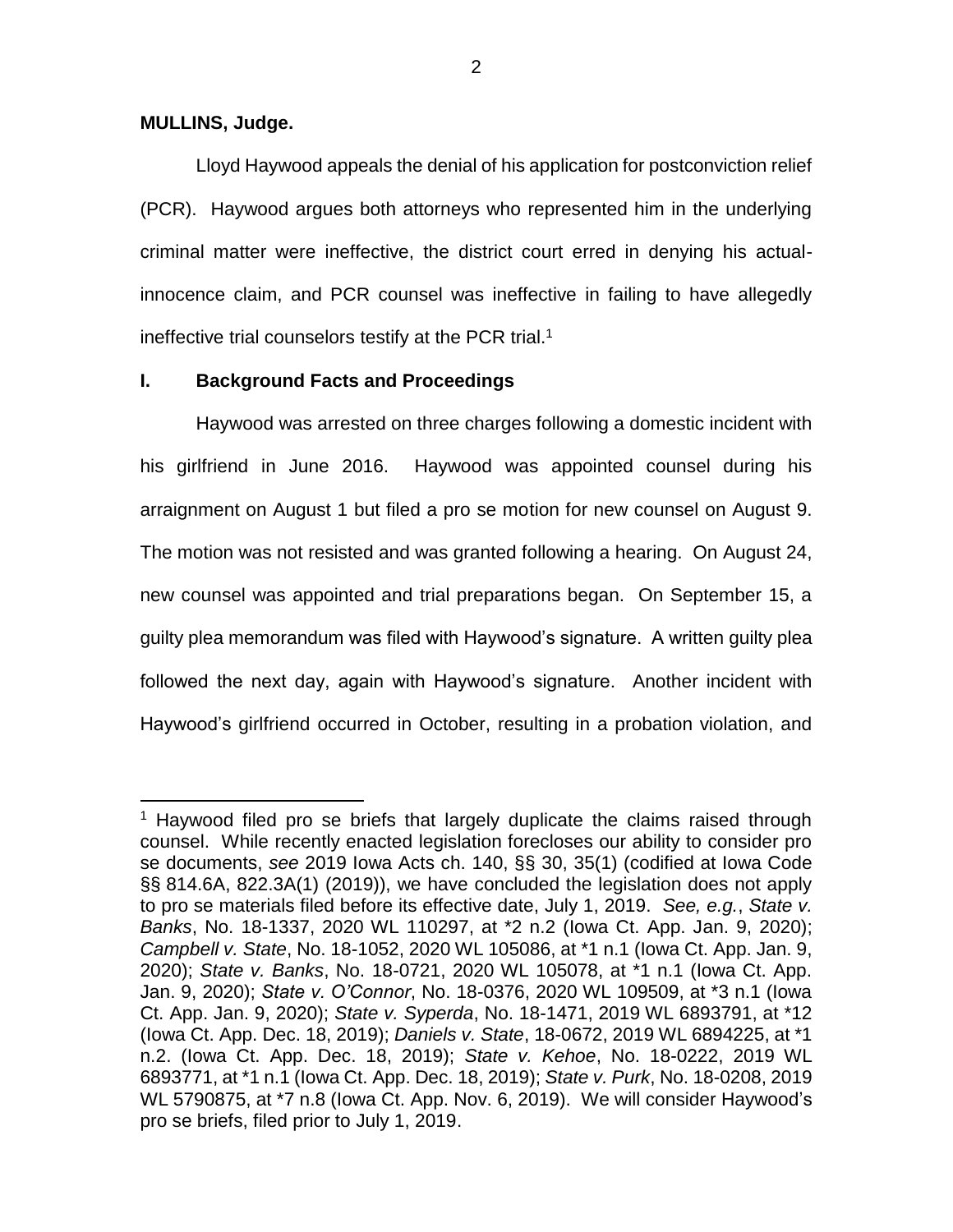new charges were filed in January 2017. The probation violation and January charges were resolved by plea agreement in February.

Haywood's first PCR application was filed on April 20; it was subsequently amended multiple times. Trial took place on July 3, 2018. Haywood testified regarding the service provided by both first and second trial counsel but neither attorney testified. It appears an attempt was made at serving the first attorney with a subpoena, but service was not successful. The district court denied all five claims Haywood raised in his PCR applications. Haywood appeals.

### **II. Standard of Review**

Appellate courts review PCR proceedings for errors at law while claims of ineffective assistance of counsel are reviewed de novo. *Ledezma v. State*, 626 N.W.2d 134, 141 (Iowa 2001). When exercising a de novo review, "we give weight to the lower court's findings concerning witness credibility." *Id.*

### **III. Discussion**

#### A. Ineffective-Assistance-of-Counsel Claims

Haywood claims his first and second attorneys for his underlying criminal case and his PCR trial counsel were ineffective. In order to prove ineffective assistance of counsel, "a claimant must satisfy the *Strickland* test by showing '(1) counsel failed to perform an essential duty; and (2) prejudice resulted.'" *State v. Clay*, 824 N.W.2d 488, 495 (Iowa 2012) (quoting *State v. Maxwell*, 743 N.W.2d 185, 195 (Iowa 2008)). The first prong, failure to perform an essential duty, is satisfied by showing by a preponderance of the evidence that counsel's error was so serious that counsel "was not functioning as the 'counsel' guaranteed the defendant by the Sixth Amendment." *Id.* (quoting *State v. Palmer*, 791 N.W.2d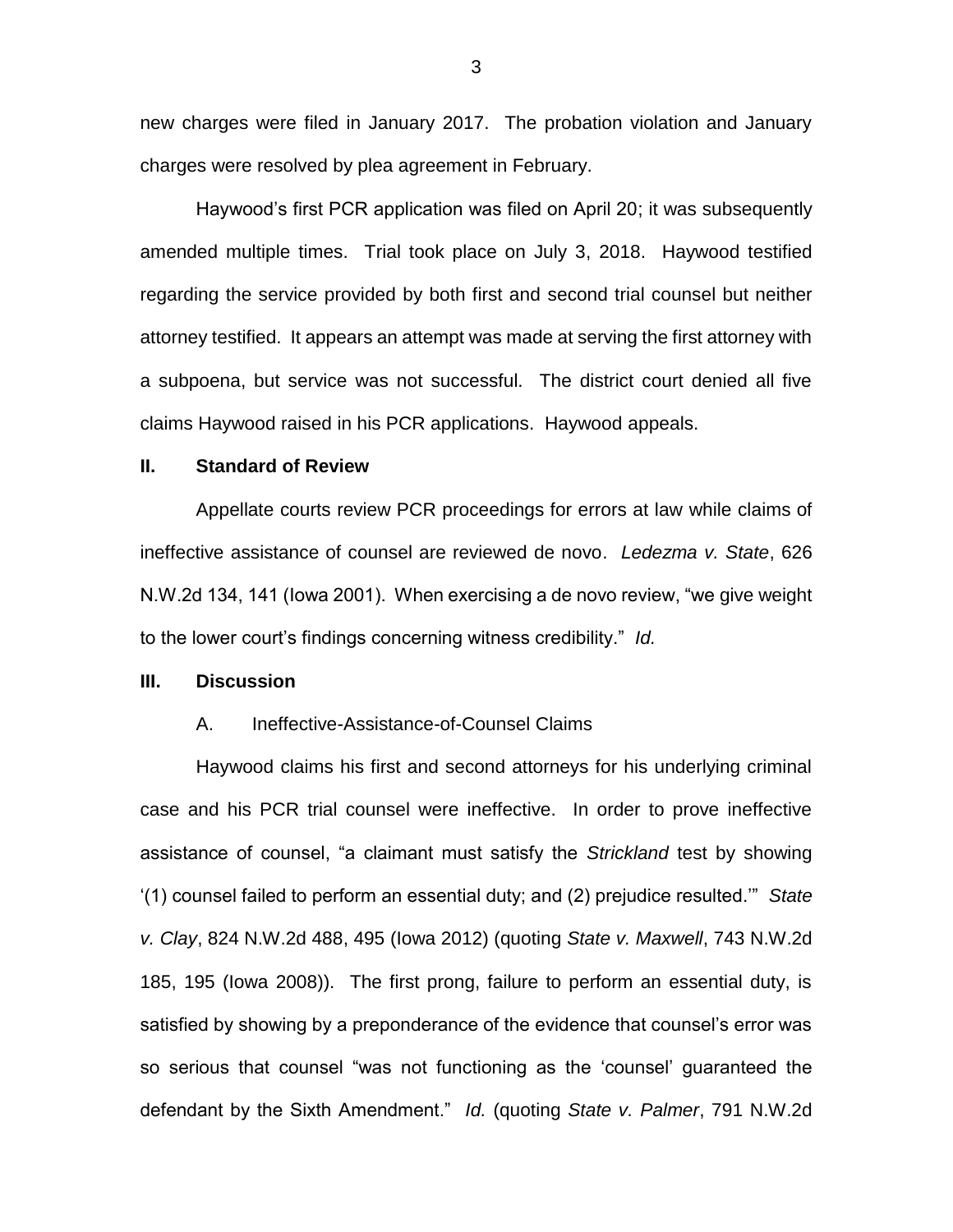840, 850 (Iowa 2010)). The second prong requires the claimant to prove "a reasonable probability that, but for the counsel's unprofessional errors, the result of the proceeding would have been different." *Id.* at 496 (quoting *Maxwell*, 743 N.W.2d at 196). In the context of a guilty plea, a claimant must prove "he or she would not have pleaded guilty and would have insisted on going to trial." *State v. Straw*, 709 N.W.2d 128, 138 (Iowa 2006) (quoting *State v. Myers*, 653 N.W.2d 574, 578 (Iowa 2002)). Appellate courts may preliminarily consider the prejudice prong and, if lacking, rule accordingly. *Clay*, 824 N.W.2d at 501.

#### *1. First Counsel*

Haywood alleges his first counsel was ineffective in accepting appointment on the matter. Counsel had a contract with the State Public Defender's Office to represent indigent defendants, but that contract did not extend to felony charges. Haywood argues counsel was not qualified to take his case. The State argues Haywood failed to establish a breach of duty or prejudice.

Haywood generally targets counsel's failure to file motions, speak to witnesses, and seek discovery, among other things in arguing counsel was not qualified to accept representation. There is nothing in the record to suggest counsel exceeded the limits of his contract with the public defender. However, the scope of the contract does not equate to counsel's license to practice, as Haywood argues.

Haywood was appointed new counsel who completed a deposition of Haywood's girlfriend, engaged in discovery, and began to prepare for trial. Trial preparations were discontinued only when plea negotiations were successful. All of the alleged errors Haywood aimed at first counsel were remedied by second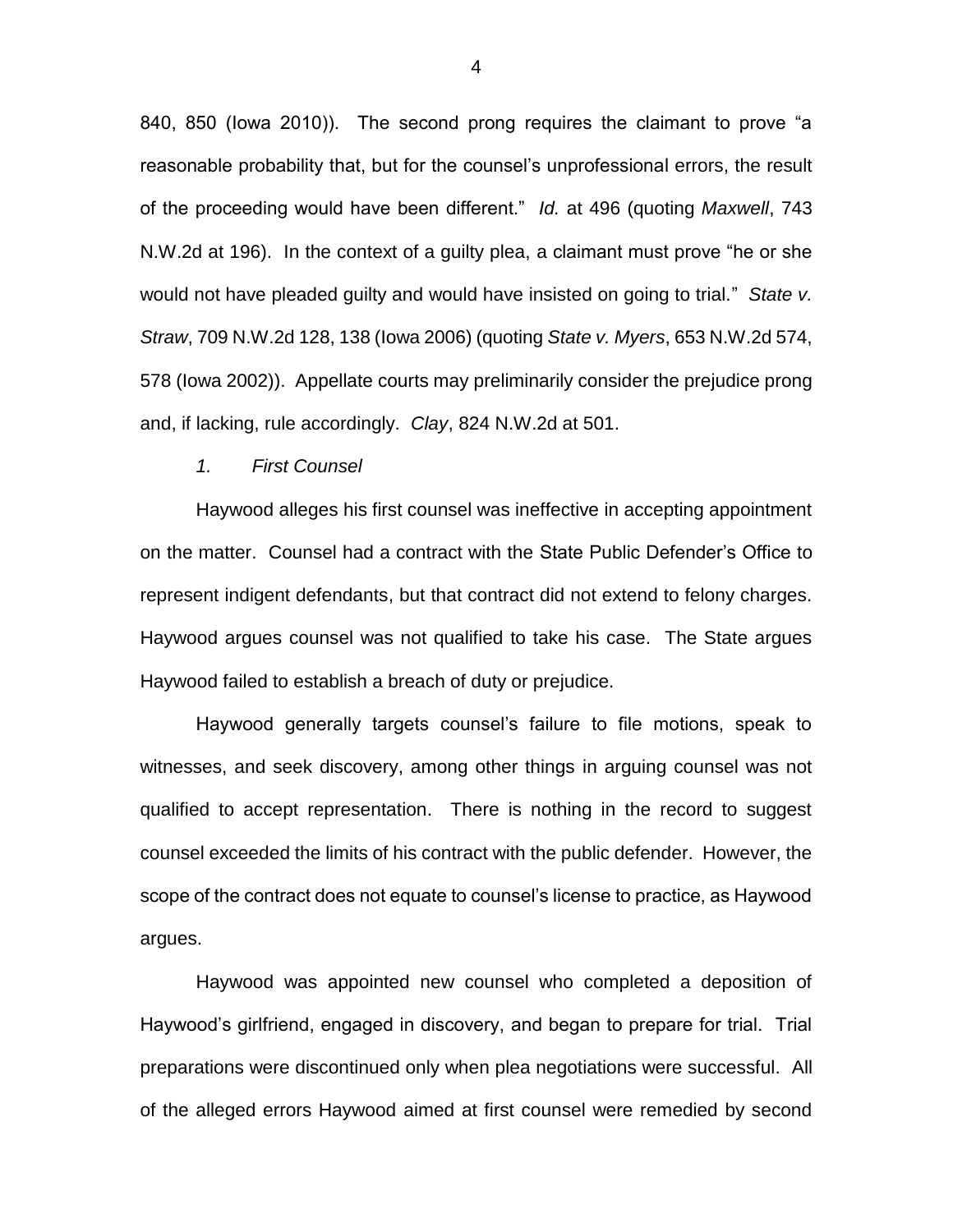counsel. Thus, we find Haywood has failed to carry his burden to prove he would not have accepted his plea agreement in favor of proceeding to trial. Haywood was not prejudiced, and counsel was not ineffective. *See Straw*, 709 N.W.2d at 138.

# *2. Second Counsel*

Haywood argues his second counsel was ineffective in failing to ensure his plea was voluntary, intelligent, and supported by a factual basis. The State argues Haywood's plea was voluntary and intelligent and contests error preservation on the factual-basis claim.

"It is a fundamental doctrine of appellate review that issues must ordinarily be both raised and decided by the district court before we will decide them on appeal." *Meier v. Senecaut*, 641 N.W.2d 532, 537 (Iowa 2002). "When a district court fails to rule on an issue properly raised by a party, the party who raised the issue must file a motion requesting a ruling in order to preserve error for appeal." *Id.* Counsel's failure to contest the factual basis for the plea was neither raised in nor ruled on in the PCR proceeding. Error was not preserved on that argument. *See id.* However, to the extent Haywood argues PCR counsel was ineffective in failing to raise the issue, we may consider the merits of that claim. *See State v. Fountain*, 786 N.W.2d 260, 263 (Iowa 2010) ("Ineffective-assistance-of-counsel claims are an exception to the traditional error-preservation rules.").

"A guilty plea results in a waiver of several constitutional rights. For the waiver to be valid, there must be an intentional relinquishment of known rights." *State v. Philo*, 697 N.W.2d 481, 488 (Iowa 2005). In order to satisfy due process requirements, ensuring a defendant understands the consequences of a guilty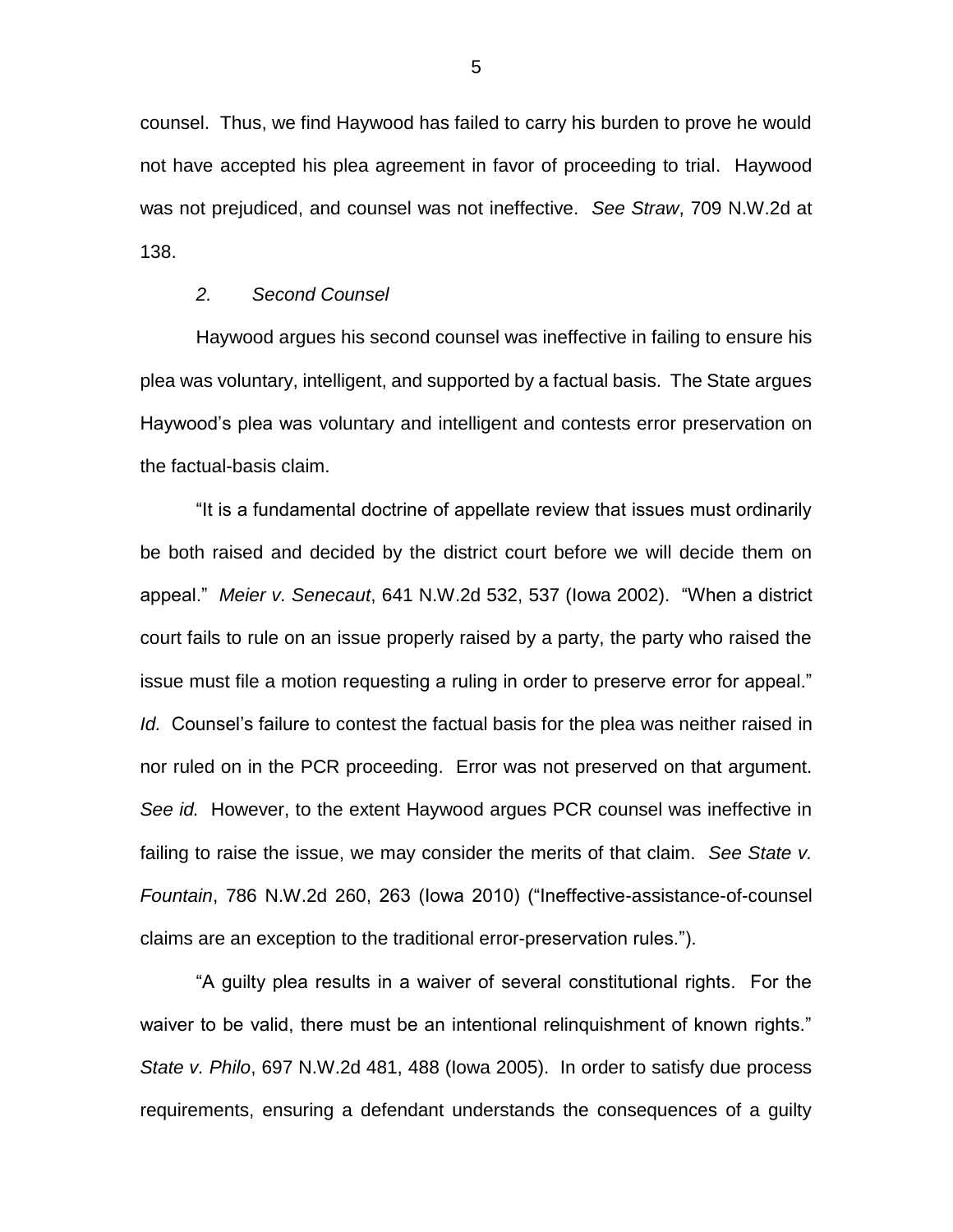plea, a plea must be voluntary and intelligent. *Id.* "The overriding question is whether defendant, on the whole record, understood the elements of the crime and the nature of the charge against him." *Id.* (quoting *State v. Oberbreckling*, 235 N.W.2d 121, 122 (Iowa 1975)). Courts are required to confirm that a plea is voluntary and intelligent pursuant to Iowa Rule of Criminal Procedure 2.8(2)(b). However, a defendant may waive the procedures if pleading guilty to a serious or aggravated misdemeanor by written document. Iowa R. Crim. P. 2.8(2)(b). If counsel fails to alert the court of noncompliance with the rule or neglects to file a motion in arrest of judgment, a breach of duty has occurred. *Straw*, 709 N.W.2d at 134.

In the criminal proceeding, the parties reached an agreement for Haywood to plead guilty to domestic abuse assault by impeding air or blood flow, an aggravated misdemeanor. The document Haywood signed was entitled Guilty Plea and Waiver of Presence. That document described Haywood's "right to be personally present at [his] guilty plea and sentencing" and explicitly stated waiver of it by signing the document. Haywood insisted at his PCR trial he did not read the document and had no idea what he was signing. However, our review of the record indicates otherwise. This was not Haywood's first experience entering a guilty plea. Haywood was in constant communication with the court as shown by his pro se filings. Those filings reveal Haywood was well aware of which depositions had been completed, whether motions had been filed, and that his trial was quickly approaching. Furthermore, the parties worked through a written plea agreement memorandum document that Haywood signed prior to completing his written guilty plea. Accordingly, Haywood has failed to show his plea was not

6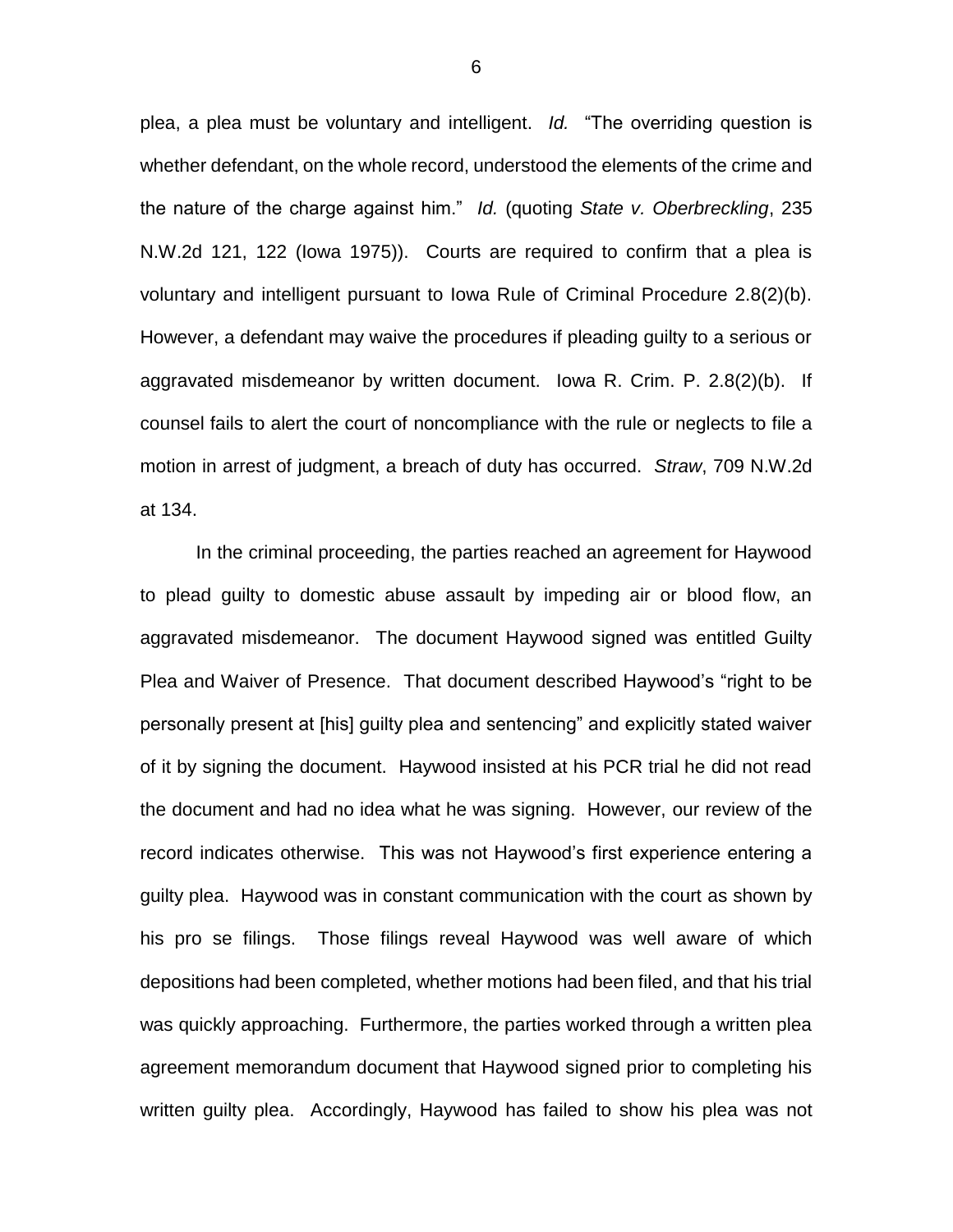knowingly and voluntarily made. Thus, he has failed to prove counsel breached an essential duty. Counsel was not ineffective. *Clay*, 824 N.W.2d at 495.

### *3. PCR Counsel*

Haywood alleges PCR counsel was ineffective in failing to secure the testimony of both first and second trial counsel. The State argues Haywood has not proved prejudice.

Claims of ineffective assistance of counsel may be addressed on direct appeal if an adequate record exists to support review. *State v. Gordon*, 921 N.W.2d 19, 24 (Iowa 2018). If the record is inadequate the claim may be preserved for PCR. *Id.* Our review of the record reveals very little information. PCR counsel moved for and was granted funds to depose second trial counsel. A return of service also reveals an attempt was made to secure testimony of first trial counsel. However, we have no record of what, if any, other measures were taken or if a strategic decision was made to ultimately forego the testimony of allegedly ineffective trial counsels.

Accordingly, we preserve this ineffective-assistance claim for a possible subsequent PCR action. *See Straw*, 709 N.W.2d at 138. Effective July 1, 2019, while this appeal was pending, the Iowa Legislature amended Iowa Code section 822.3, adding: "An allegation of ineffective assistance of counsel in a prior case under this chapter shall not toll or extend the limitation periods in this section nor shall such claim relate back to a prior filing to avoid the application of the limitation periods." 2019 Iowa Acts ch. 140, § 34. Because the record and briefs before us on this appeal do not address the possible application or implications of amended section 822.3 on Haywood's claim, we do not address that potential issue. Our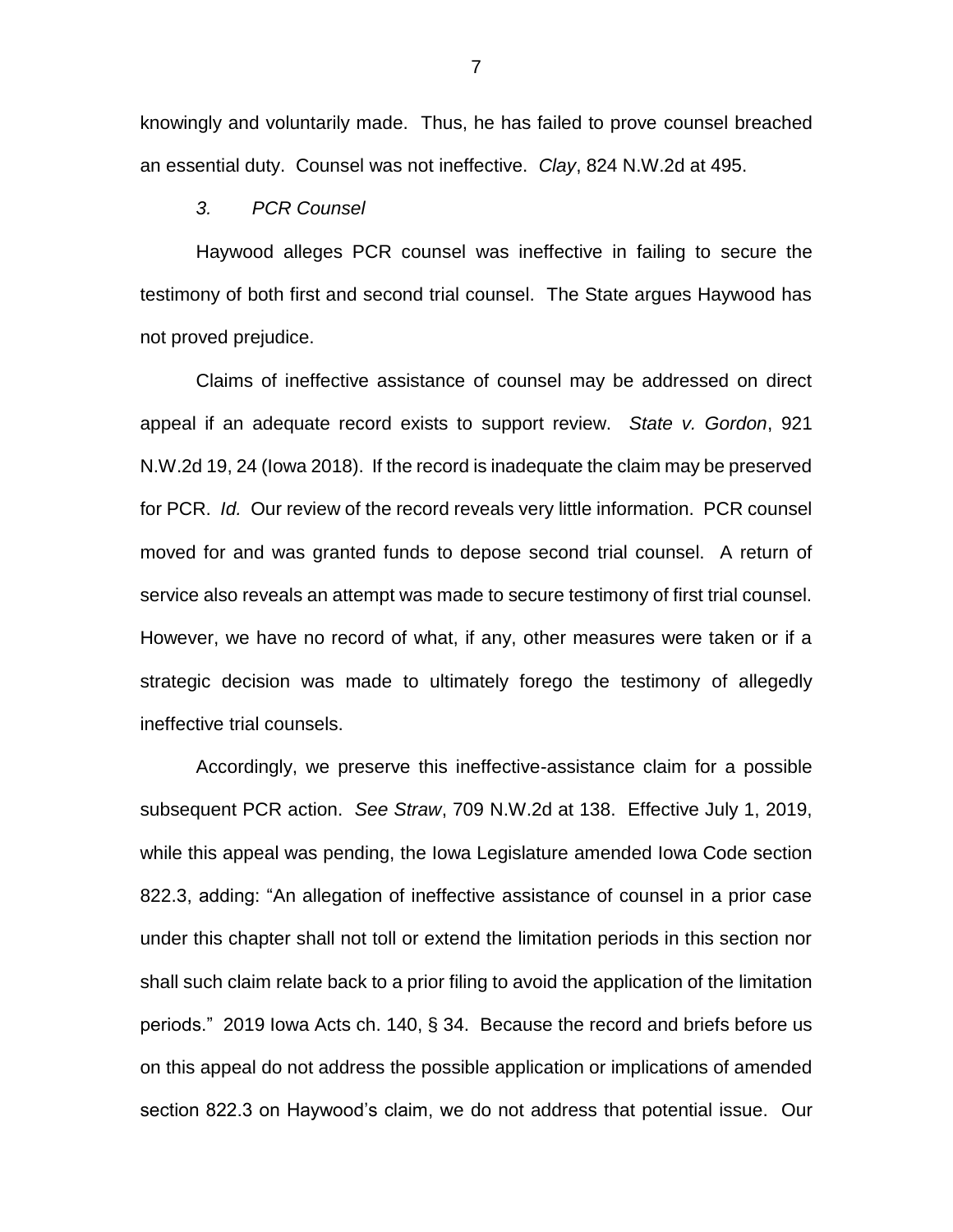preservation of his claim is conditional, subject to a possible district court determination in any subsequent proceeding.

#### B. Actual-Innocence Claim

Haywood argues the PCR court erred in denying his claim of actual innocence. The State argues a reasonable juror would have convicted Haywood on his proposed record and he failed to meet the clear-and-convincing-evidence standard.

"For an applicant to succeed on a freestanding actual-innocence claim, the applicant must show by clear and convincing evidence that, despite the evidence of guilt supporting the conviction, no reasonable fact finder could convict the applicant." *Schmidt v. State*, 909 N.W.2d 778, 797 (Iowa 2018). Haywood argues his girlfriend recanted her claims during her deposition, the fact that his girlfriend and the only witness were drunk at the time of the incident makes them less credible, the other witness never gave deposition testimony, and Haywood consistently maintained his innocence. Our review of the record reveals that Haywood's girlfriend didn't necessarily recant her claims. She admitted to consuming a pint of vodka prior to the incident and said she couldn't remember several aspects of the incident. The officers who responded to the scene were prepared to testify to their observations including that the girlfriend was afraid of Haywood, she had concerns he would return later to hurt her, and she had red marks and scratches on both sides of her neck. The other witness also reported to police he was in fear for the life of Haywood's girlfriend and he was tired of seeing her assaulted by Haywood. When police located Haywood after the incident, he was excited and sweating. On our review of the record, we find